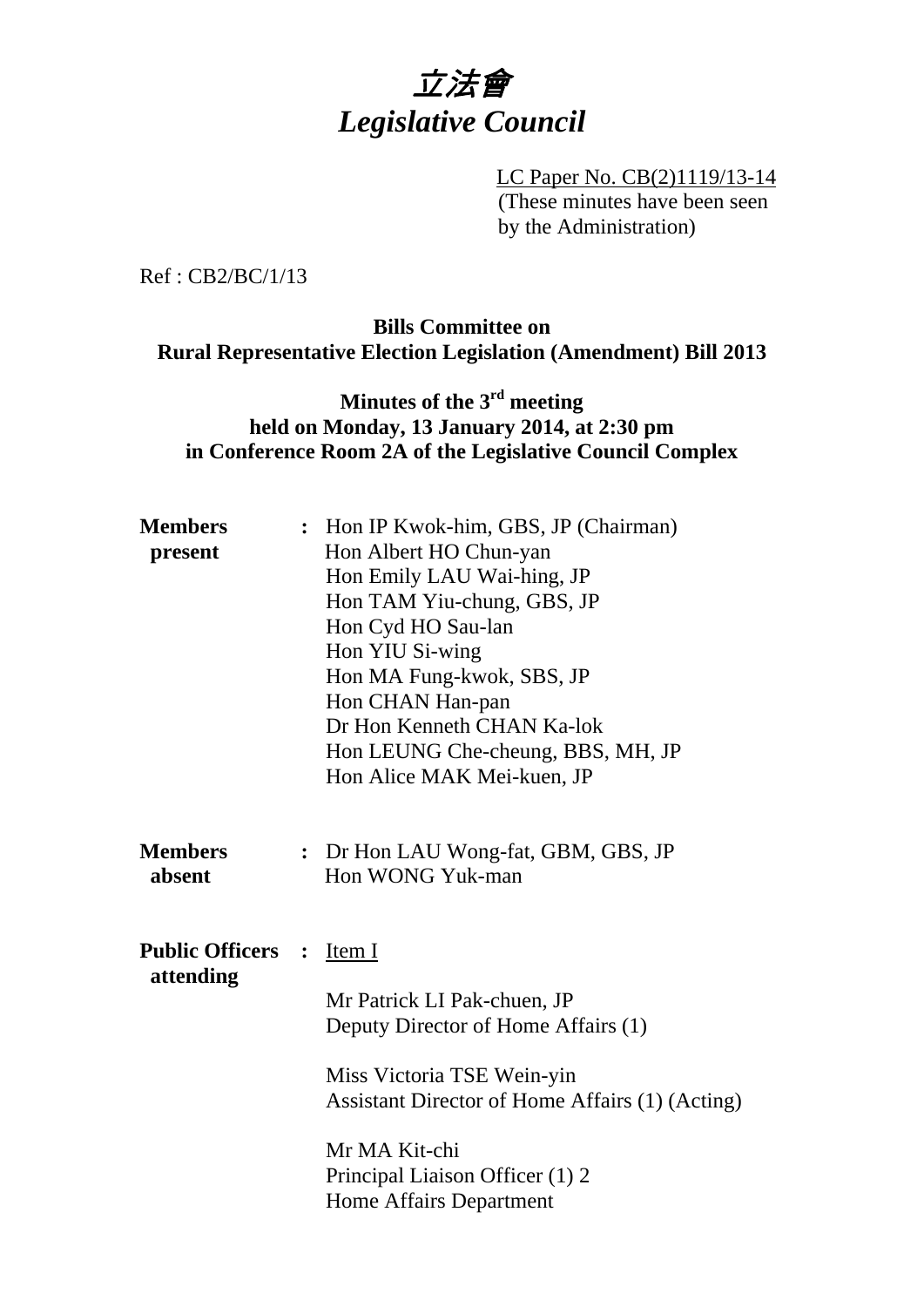|                               |                | Miss Emma WONG<br><b>Senior Government Counsel</b><br>Department of Justice |
|-------------------------------|----------------|-----------------------------------------------------------------------------|
| <b>Clerk</b> in<br>attendance |                | : Ms Alice LEUNG<br>Chief Council Secretary (2) 2                           |
| <b>Staff</b> in<br>attendance | $\ddot{\cdot}$ | Mr Bonny LOO<br><b>Assistant Legal Adviser 3</b>                            |
|                               |                | Miss Josephine SO<br>Senior Council Secretary (2) 6                         |
|                               |                | Ms Camy YOONG<br>Clerical Assistant (2) 2                                   |

Action

#### **I. Meeting with the Administration**

(LC Paper Nos. CB(3)151/13-14, CB(2)404/13-14(02), CB(2)575/13-14(01)-(03), CB(2)653/13-14(01), CB(2)580/08-09(01), CB(2)2156/08-09(01) and CB(2)20/09-10)

 The Bills Committee deliberated (index of proceedings attached at **Annex**).

2. The Bills Committee concluded its deliberations on the policy aspects of the Rural Representative Election Legislation (Amendment) Bill 2013 ("the Bill").

#### Clause-by-clause examination

3. The Bills Committee commenced clause-by-clause examination of the Bill.

#### Follow-up actions arising from the discussion

4. While the Bills Committee noted some deputations' views that according to the past Kaifong Representative ("KFR") elections, independent candidates stood a chance to be elected, the Bills Committee requested the Administration to provide detailed information on the last KFR elections for Cheung Chau ("CC") and Peng Chau ("PC") in respect of (i) the total number of votes cast by electors; and (ii) the number of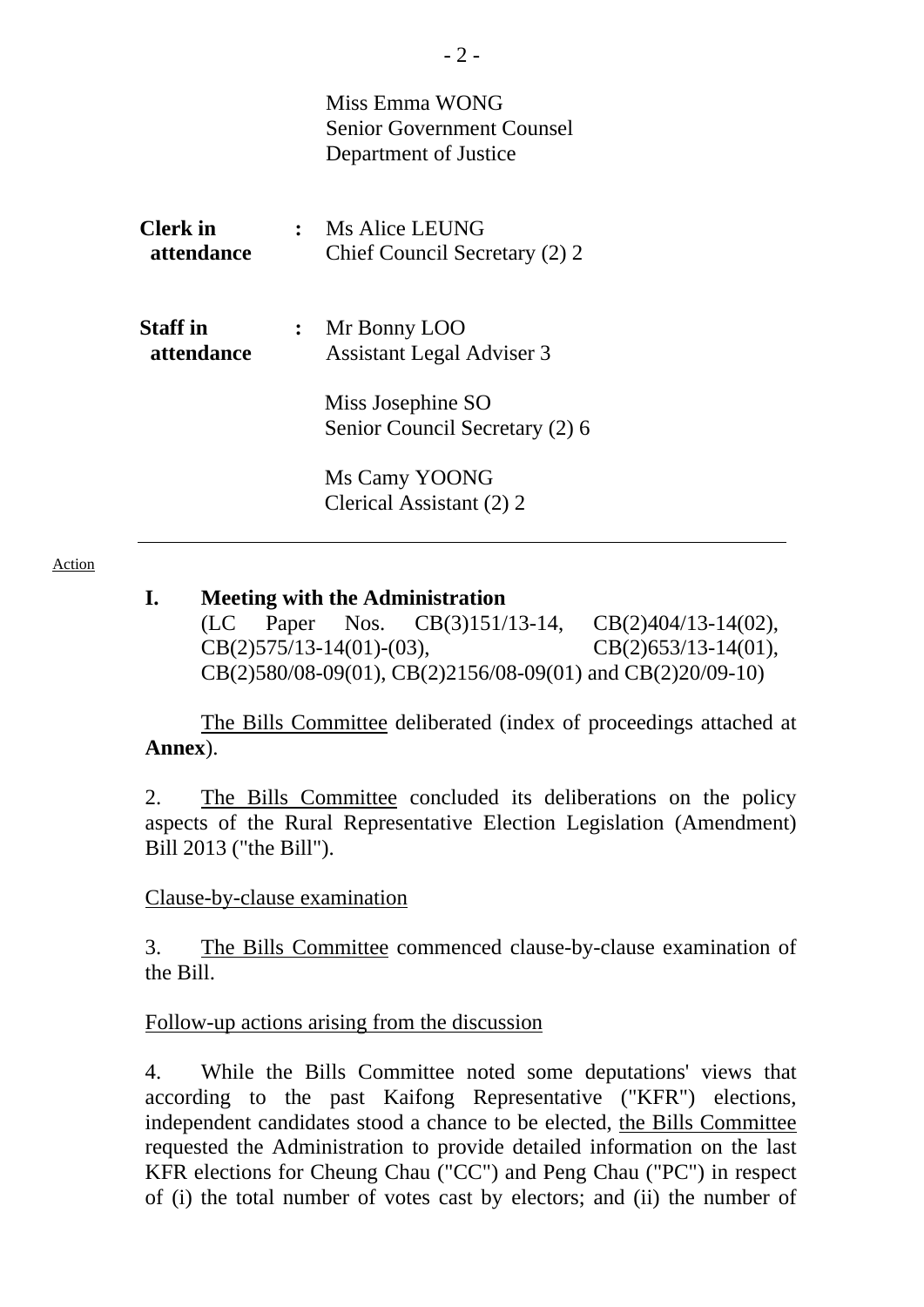votes received by each independent candidate (including elected and losing candidates).

5. In the light of some deputations' concern about possible domination by some groups of candidates in KFR elections, there was a view that the Administration should consider adopting other election systems (e.g. "the proportional representation system"), instead of the "block vote" system, for returning the KFR seats of CC Rural Committee ("RC") and PCRC. The Administration was requested to provide a written response to this view.

6. Regarding the three and six years' residence requirement respectively as one of the eligibility criteria for a person to be registered as an elector or to be nominated as a candidate at an election for a Market Town under clauses 8 and 9 of the Bill, Dr Kenneth CHAN and Mr MA Fung-kwok were concerned about how the eligibility of the electors/candidates would be verified after KFR elections were brought under statutory control and which department would be responsible for the verification of the eligibility and registration particulars of the electors/candidates as well as enforcement of the eligibility criteria. The Administration was requested to provide a written explanation on these issues.

7. The Bills Committee requested the Administration to consider the following observations/comments raised by the Legal Adviser to the Bills Committee on drafting issues regarding certain provisions -

- (a) in the proposed new section 15(3A) of the Village Representative Election Ordinance (Cap. 576) (to be added by clause 8(1) of the Bill), the expression "is not, because of…, entitled" was rendered in the Chinese text as "不得因…而令…有權". However, in the existing section 15(3), the expression "is not, by virtue of …, entitled" was rendered as "無權憑藉…而有權". The Administration was requested to consider reviewing the use of different renditions in the Chinese text to ensure consistency within the same section;
- (b) in the proposed new sections  $11(1)(c)$ , 14A,  $15(2A)$ ,  $17(2)$ and 18(4A) of the Electoral Affairs Commission (Registration of Electors) (Village Representative Election) Regulation (Cap. 541 sub. leg. K) (i.e. clauses 22(3), 23,  $24(1)$ ,  $26(2)$  and  $27(1)$  respectively), "must" was rendered in the Chinese text as simply "須" whereas the existing sections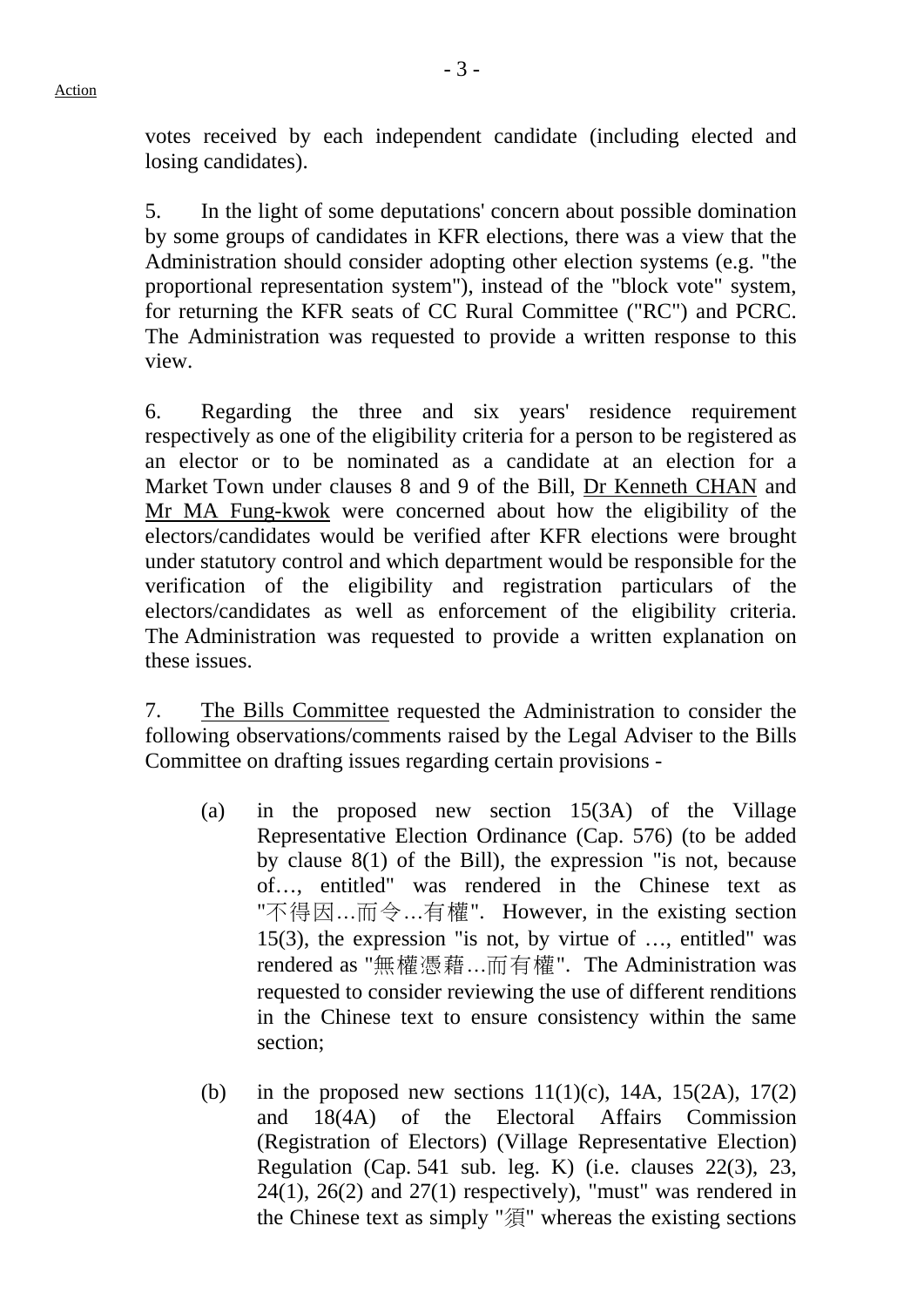$11(1)(a)$  and (b), 13, 14, 15, 16(3) and (4), and 18(1) to (5) all referred to "必須". If "須" was preferred to "必須", the Administration was requested to consider whether it should take the opportunity to also amend sections  $11(1)(a)$  and (b), 13, 14, 15, 16(3) and (4), and 18(1) to (5);

- (c) in the proposed section  $18(4A)(a)(ii)$  to be added by clause 27(1), "despite" was rendered in the Chinese text as " $\mathbb{E}$   $\mathbb{F}$ ", whereas the existing section  $18(4)(a)(ii)$  used " 縱 使". The Administration was requested to review the use of different Chinese renditions to ensure consistency within the same section;
- (d) regarding clause 37(3) of the Bill which sought to add, among others, a new definition of "computer" to section 2(1) of the Electoral Procedure (Village Representative Election) Regulation (Cap. 541 sub. leg. L) ("the Electoral Procedure Regulation"), it appeared from the Chinese text that the phrase "designed and programmed to count the votes cast at an election" was intended to qualify both the "device" and the "computer software" referred to in the proposed definition. The Administration was requested to consider whether "that is" should be amended to "that are";
- (e) under clause 47(3) of the Bill, the proposed new section 45(4)(d) of the Electoral Procedure Regulation used the gender-neutral expression "the person" (" $\mathbb{R}\times\mathbb{Z}$ ) in lieu of "he" ("他") which continued to be used in the existing section 45(4)(a) to (c). The Administration was requested to consider whether the references to "he" (" $\text{ft}$ ") in section 45(4)(a) to (c) should be consequentially amended to "the person" ("該人") to achieve consistency within the section; and
- (f) it was noted that some items in Schedules 1 to 5 to the Bill merely identified the sections (but not the specific subsections within those sections) or the subsections (but not the specific paragraphs or subparagraphs within those subsections) where minor textual amendments were to be made (see, for example, item 12(c) of Part 3 of Schedule 2 to the Bill (page C1822)). This seemed to deviate from the previous drafting practice which would identify in a more specific way the paragraph or subparagraph within a section or subsection where a consequential or related amendment was to be made. The Administration was requested to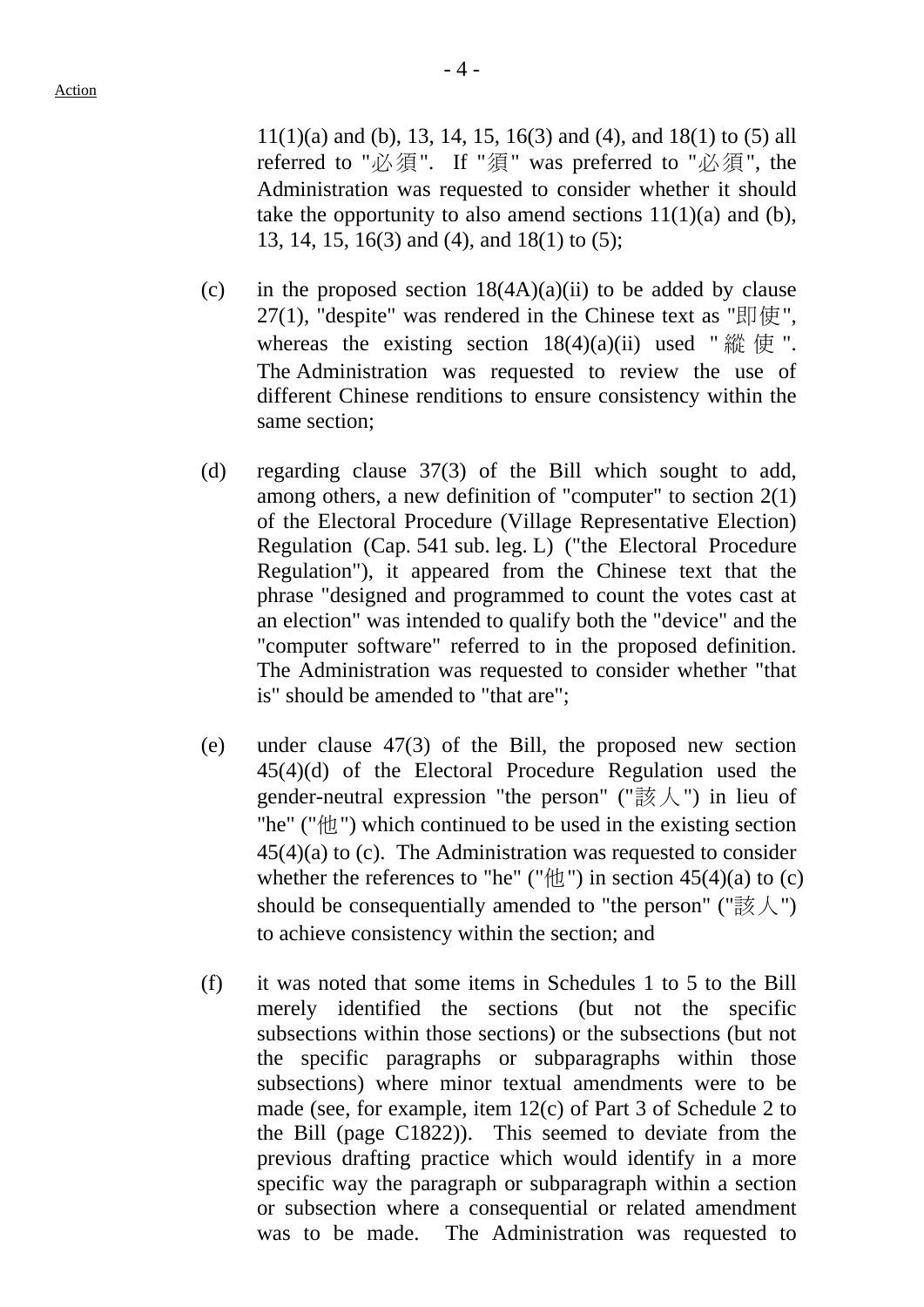consider the Bills Committee's view that the previous drafting practice could achieve better clarity and also to advise whether such a new drafting practice would be adopted in other bills.

### **II. Any other business**

Date of next meeting

8. The Chairman reminded members that the next meeting of the Bills Committee would be held on Friday, 7 February 2014, at 8:30 am to continue clause-by-clause examination of the Bill.

9. The meeting ended at 4:41 pm.

Council Business Division 2 Legislative Council Secretariat 20 March 2014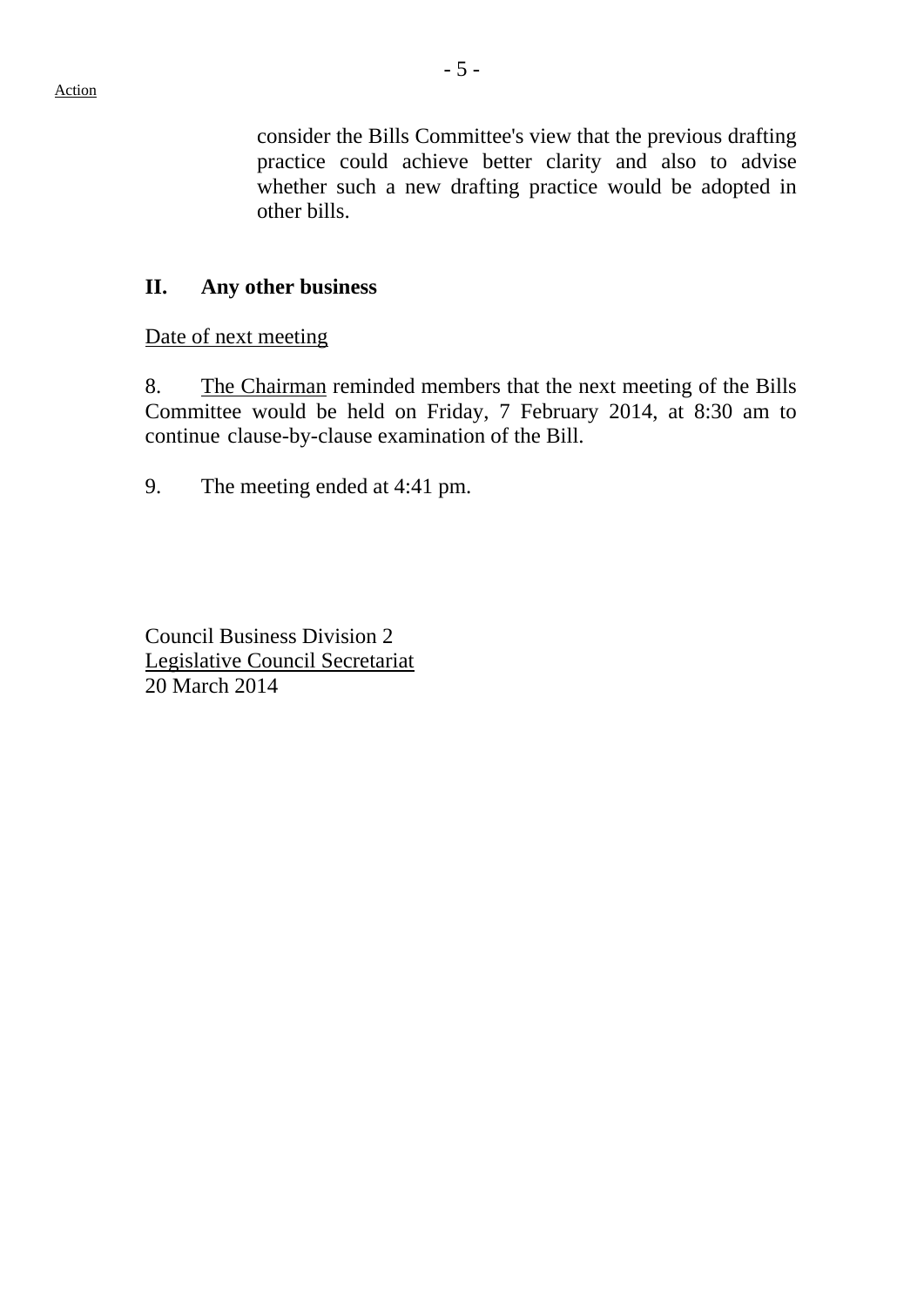#### **Annex**

## **Proceedings of the meeting of the Bills Committee on Rural Representative Election Legislation (Amendment) Bill 2013 on Monday, 13 January 2014, at 2:30 pm in Conference Room 2A of the Legislative Council Complex**

| <b>Time</b><br>marker | <b>Speaker</b>                       | Subject(s)                                                                                                                                                                                                                                                                                                                                                                                                                                                                                                                                                                                                                                                                                                                                                                                                                                                                                                                                                                                                                                               | <b>Action</b><br><b>Required</b>                                                                          |
|-----------------------|--------------------------------------|----------------------------------------------------------------------------------------------------------------------------------------------------------------------------------------------------------------------------------------------------------------------------------------------------------------------------------------------------------------------------------------------------------------------------------------------------------------------------------------------------------------------------------------------------------------------------------------------------------------------------------------------------------------------------------------------------------------------------------------------------------------------------------------------------------------------------------------------------------------------------------------------------------------------------------------------------------------------------------------------------------------------------------------------------------|-----------------------------------------------------------------------------------------------------------|
| $000301 -$<br>000516  | Chairman                             | Chairman's opening remarks                                                                                                                                                                                                                                                                                                                                                                                                                                                                                                                                                                                                                                                                                                                                                                                                                                                                                                                                                                                                                               |                                                                                                           |
| $000517 -$<br>000843  | Admin                                | Briefing on the Administration's response to<br>issues raised at the meeting on 3 December<br>2013 (LC Paper No. CB(2)575/13-14(01)).                                                                                                                                                                                                                                                                                                                                                                                                                                                                                                                                                                                                                                                                                                                                                                                                                                                                                                                    |                                                                                                           |
| 000844 -<br>001005    | Admin<br>Chairman                    | Briefing on the Administration's response to<br>issues raised by members and views expressed<br>by deputations at the meeting on 6 January 2014<br>(LC Paper No. CB(2)653/13-14(01)).                                                                                                                                                                                                                                                                                                                                                                                                                                                                                                                                                                                                                                                                                                                                                                                                                                                                    |                                                                                                           |
| $001006 -$<br>001159  | Chairman<br>Ms Cyd HO<br>Admin       | Referring to a Gazette Notice published in<br>1899, Ms Cyd HO sought clarification on<br>whether Cheung Chau ("CC") was<br>an<br>indigenous village already in existence in 1898.<br>The Administration responded that the said<br>Gazette Notice was published pursuant to the<br>then Local Communities Ordinance, which<br>aimed to divide the New Territories into<br>sub-districts<br>districts<br>and<br>facilitate<br>to<br>administration. That Ordinance and Gazette<br>Notice were not related to the village<br>representative ("VR") system.<br>The Local<br>Communities Ordinance was repealed in 1910<br>because it was found to have no practical effect.<br>The Administration further advised that on the<br>List of Established Villages in the New<br>Territories jointly compiled by the Government<br>and the Heung Yee Kuk ("HYK") in 1991 after<br>years of deliberation, it was clearly shown that<br>CC was a "Market Town" instead of a "Village".<br>Furthermore, the Block Lease of CC did not<br>contain any village names. |                                                                                                           |
| $001200 -$<br>001742  | Chairman<br>Dr Kenneth CHAN<br>Admin | Dr Kenneth CHAN respected some deputations'<br>views that according to the past Kaifong<br>Representative ("KFR") elections, independent<br>candidates stood an equal chance to be elected<br>and there was no domination by some groups of<br>He requested the Administration<br>candidates.<br>to provide information on the last KFR<br>elections for CC and Peng Chau ("PC") in<br>respect of (i) the total number of votes cast by                                                                                                                                                                                                                                                                                                                                                                                                                                                                                                                                                                                                                  | <b>Admin to</b><br>provide<br>detailed<br>information in<br>writing (para.<br>4 of the<br>minutes refers) |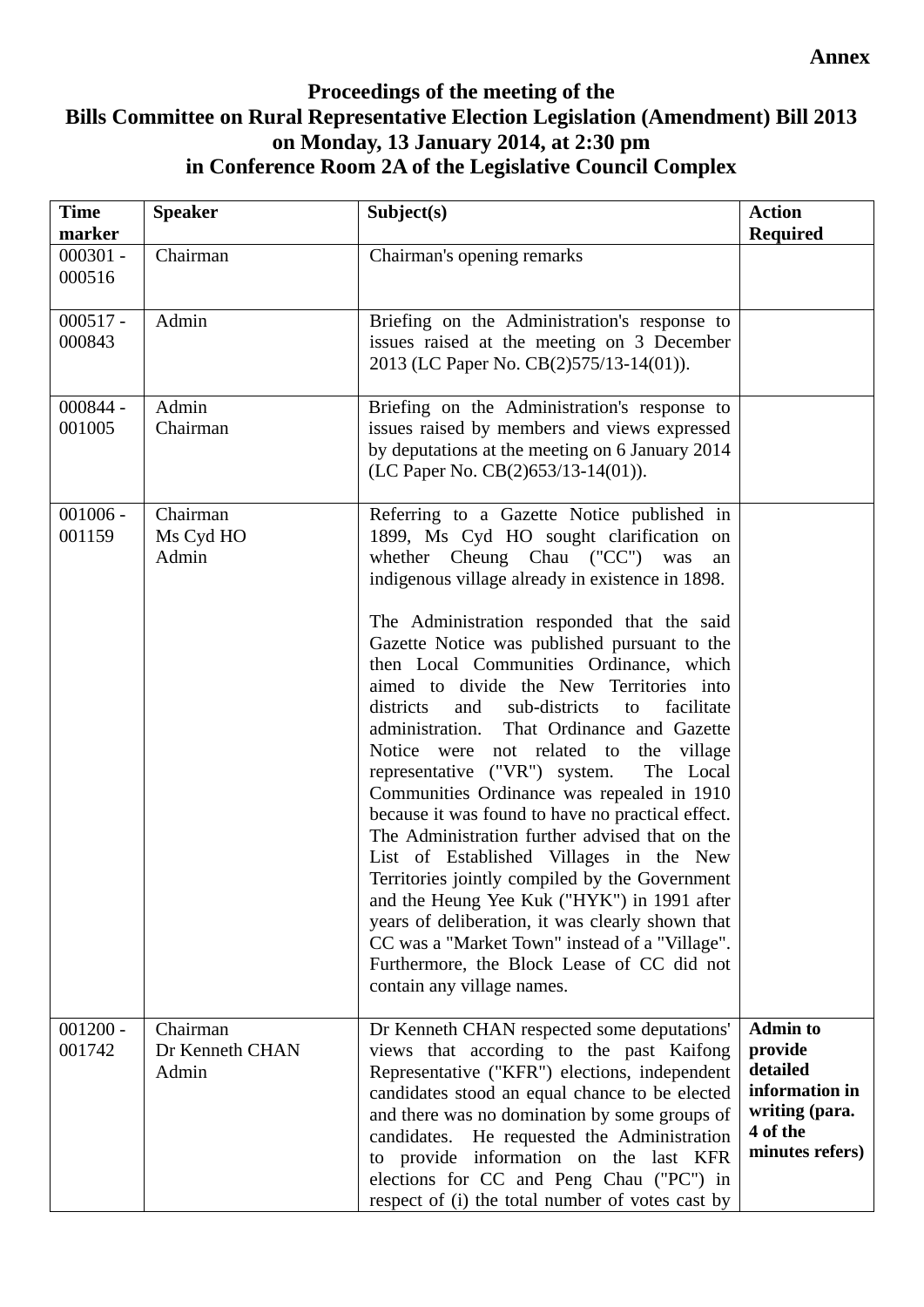| <b>Time</b><br>marker | <b>Speaker</b>                  | Subject(s)                                                                                                                                                                                                                                                                                                                                                                                                                                                                                                                                                                                                                                                                                                                                                                              | <b>Action</b><br><b>Required</b> |
|-----------------------|---------------------------------|-----------------------------------------------------------------------------------------------------------------------------------------------------------------------------------------------------------------------------------------------------------------------------------------------------------------------------------------------------------------------------------------------------------------------------------------------------------------------------------------------------------------------------------------------------------------------------------------------------------------------------------------------------------------------------------------------------------------------------------------------------------------------------------------|----------------------------------|
|                       |                                 | electors; and (ii) the number of votes received<br>by each independent candidate, including<br>elected and losing candidates.                                                                                                                                                                                                                                                                                                                                                                                                                                                                                                                                                                                                                                                           |                                  |
|                       |                                 | The Administration responded that -                                                                                                                                                                                                                                                                                                                                                                                                                                                                                                                                                                                                                                                                                                                                                     |                                  |
|                       |                                 | (a) for the last KFR election on CC, $2\,505$ of<br>the 8.579 registered electors had voted,<br>representing a turnout rate of 29.2%.<br>Among the elected persons, an independent<br>candidate who had not conducted joint<br>electioneering activities was elected with<br>653 votes; and                                                                                                                                                                                                                                                                                                                                                                                                                                                                                             |                                  |
|                       |                                 | (b) for the last KFR election on PC, 1745 of<br>the 3068 registered electors had voted,<br>representing a turnout rate of 56.9%.<br>Candidates were divided into two groups on<br>their own to conduct joint electioneering<br>activities. There were elected candidates<br>in both groups.                                                                                                                                                                                                                                                                                                                                                                                                                                                                                             |                                  |
|                       |                                 | Kenneth CHAN's enquiry<br>Dr<br>and<br>the<br>Administration's explanation on the three and<br>six years' residence requirement respectively as<br>one of the eligibility criteria for a person to be<br>registered as an elector or to be nominated as a<br>candidate at an election for a Market Town<br>under clauses 8 and 9 of the Rural<br>Representative<br>Legislation<br>Election<br>(Amendment) Bill 2013 ("the Bill").                                                                                                                                                                                                                                                                                                                                                       |                                  |
| $001743 -$<br>002047  | Chairman<br>Mr LEUNG Che-cheung | Mr LEUNG Che-cheung's expression of support<br>for the Bill as well as the Administration's<br>stance to respect and retain the original number<br>of seats and voting method of the KFR election<br>while bringing it under statutory regulation.<br>Considering that the legislative intent of the Bill<br>was to regulate KFR election by statute but not<br>amending the existing VR election under the<br>Village Representative Election Ordinance<br>(Cap. 576) ("VREO"), his view that the claim<br>made by some CC residents that CC should be<br>included in the list of "indigenous Villages"<br>under VREO was not a matter to be dealt with<br>by the Bills Committee and these residents<br>should put forward their request to the<br>Government as a separate exercise. |                                  |
| $002048 -$<br>003224  | Chairman<br>Mr Albert HO        | Mr Albert HO's expression of view that the<br>dispute between some CC residents and the                                                                                                                                                                                                                                                                                                                                                                                                                                                                                                                                                                                                                                                                                                 |                                  |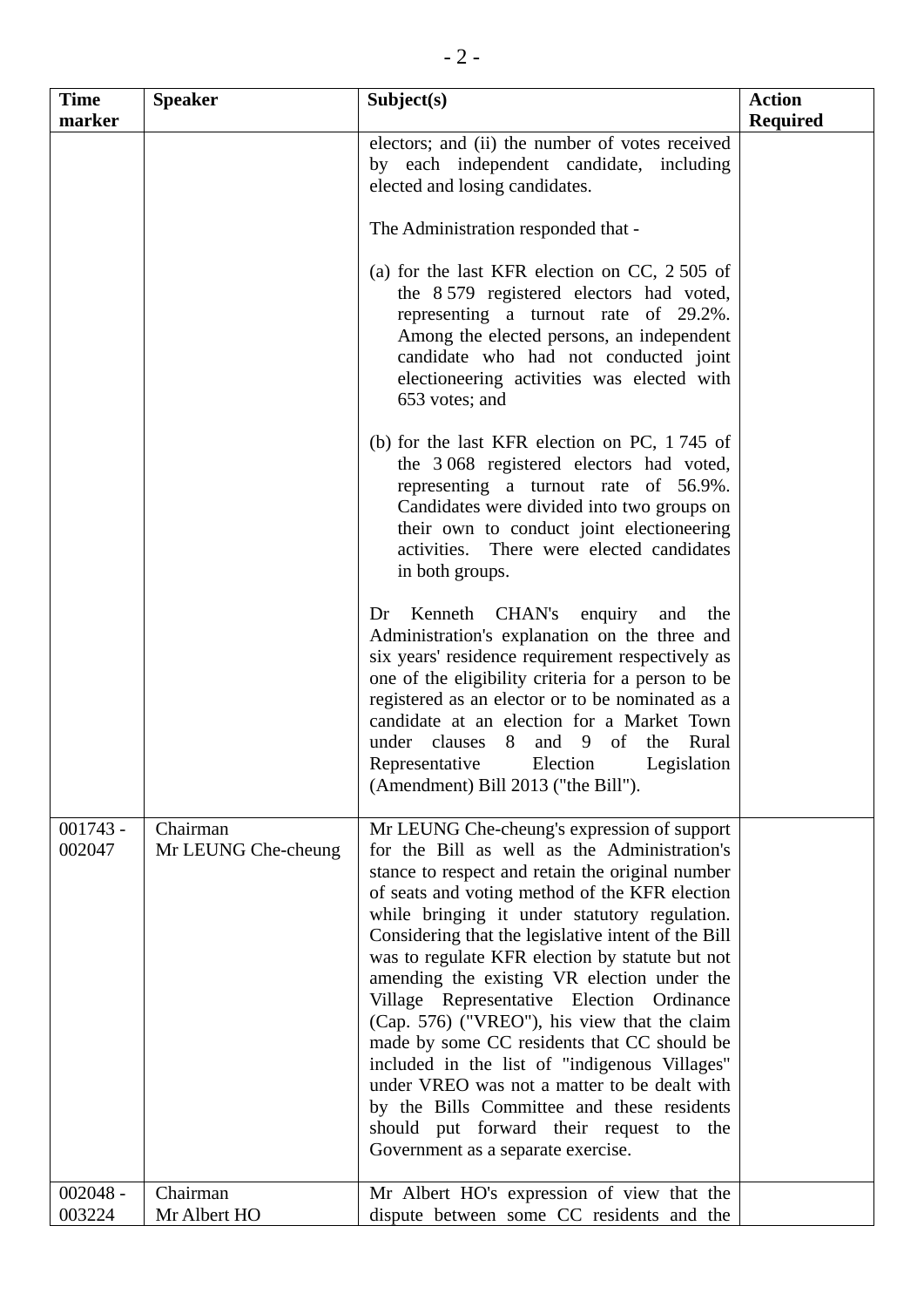| <b>Time</b><br>marker | <b>Speaker</b> | Subject(s)                                                                                                                                                                                                                                                                                                                                                                                | <b>Action</b><br><b>Required</b>                                                             |
|-----------------------|----------------|-------------------------------------------------------------------------------------------------------------------------------------------------------------------------------------------------------------------------------------------------------------------------------------------------------------------------------------------------------------------------------------------|----------------------------------------------------------------------------------------------|
|                       | Admin          | Administration as to whether there were<br>indigenous villages on CC would ultimately be<br>a matter for the courts. He cautioned the<br>Administration that it should address the<br>concerns and views expressed by these CC<br>residents. Otherwise, the Government might<br>face the possibility that these CC residents<br>might seek judicial review in accordance with<br>the law. |                                                                                              |
|                       |                | In view of some deputations' concern about<br>possible domination by some groups of<br>candidates in the KFR elections, Mr Albert HO<br>suggested that the Administration should<br>consider adopting other election systems,<br>instead of the "block vote" system, for returning<br>the KFR seats of CC Rural Committee ("RC")<br>and PCRC.                                             | <b>Admin to</b><br>provide a<br>written<br>response<br>(para. 5 of the<br>minutes<br>refers) |
|                       |                | Administration's<br>The<br>advice<br>that<br>after<br>comparing the existing KFR election system<br>with other common election systems, it was<br>appropriate to retain the existing KFR election<br>system, having regard to the following<br>considerations -                                                                                                                           |                                                                                              |
|                       |                | legislative<br>principle<br>of<br>$(a)$ the<br>the<br>Administration was to respect and retain the<br>original number of seats and voting method<br>of the KFR election while bringing it under<br>statutory regulation. This was in line with<br>the principle when regulating VR elections<br>by statute in 2003;                                                                       |                                                                                              |
|                       |                | (b) HYK, CCRC and PCRC all supported<br>retaining the election system which had<br>been in use for years; and                                                                                                                                                                                                                                                                             |                                                                                              |
|                       |                | (c) given the relatively small number of electors<br>in the KFR elections, the elected persons<br>under the existing election system might<br>obtain a higher number of votes, thus<br>their<br>legitimacy<br>enhancing<br>and<br>representativeness.                                                                                                                                     |                                                                                              |
|                       |                | Mr Albert HO's indication of intention to move<br>a Committee Stage amendment to restrict the<br>number of candidates that each elector might<br>vote for at an election on CC or PC to a number<br>not exceeding a certain percentage of the<br>number of KFR seats to be returned for CC and                                                                                            |                                                                                              |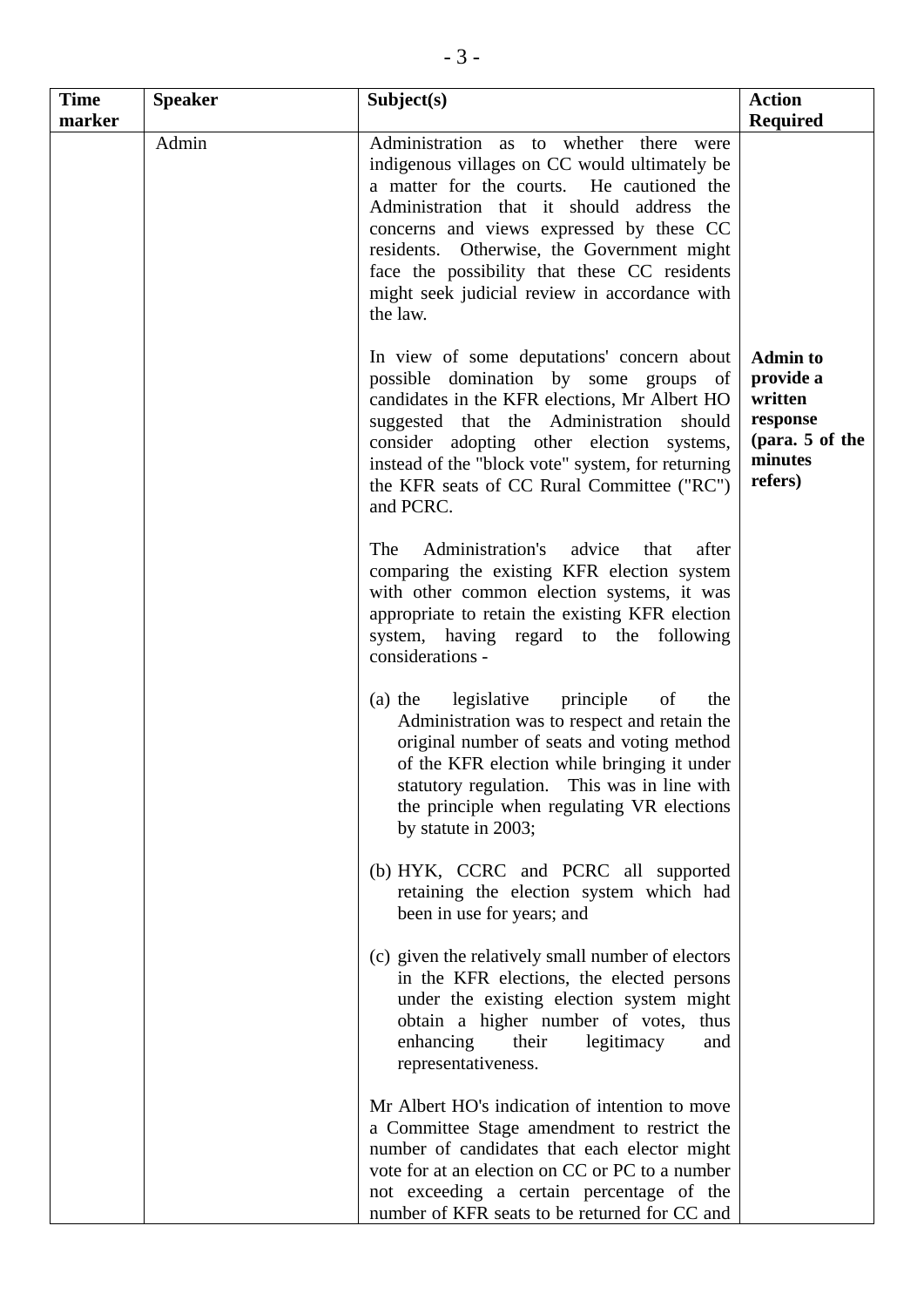| <b>Time</b><br>marker | <b>Speaker</b>                                         | Subject(s)                                                                                                                                                                                                                                                                                                                                                                                                                                                                                                                                                                                                                                                                                            | <b>Action</b><br><b>Required</b>                                                                                |
|-----------------------|--------------------------------------------------------|-------------------------------------------------------------------------------------------------------------------------------------------------------------------------------------------------------------------------------------------------------------------------------------------------------------------------------------------------------------------------------------------------------------------------------------------------------------------------------------------------------------------------------------------------------------------------------------------------------------------------------------------------------------------------------------------------------|-----------------------------------------------------------------------------------------------------------------|
|                       |                                                        | PC.<br>Mr Albert HO's enquiry about the introduction<br>of the Block Crown Lease (Cheung Chau) Bill,<br>which was a Member's Bill, in 1995 to seek to<br>terminate the Block Crown Lease granted to<br>Wong Wai Tsak Tong ("WWTT") of CC so as to<br>resolve the disputes between WWTT and the<br>sub-lessees.                                                                                                                                                                                                                                                                                                                                                                                        |                                                                                                                 |
| $003225 -$<br>003552  | Chairman<br>Miss Alice MAK<br>Admin                    | Miss Alice MAK agreed that the existing rural<br>election system should remain status quo while<br>KFR election should be legislated as quickly as<br>Miss Mak's suggestion that the<br>possible.<br>Administration<br>should<br>continue<br>its<br>communication with the residents of CC,<br>including those who claimed that CC was an<br>indigenous village and that they were<br>indigenous inhabitants of CC, to assure them<br>that their rights would not be affected. CCRC<br>should also maintain good liaison with CC<br>residents.<br>The Administration's response stressing that it<br>would continue to maintain liaison<br>and<br>communication with the CC residents<br>and<br>CCRC. |                                                                                                                 |
| $003553 -$<br>003827  | Chairman<br>Mr CHAN Han-pan                            | Mr CHAN Han-pan's expression of support for<br>the Bill as well as objection to the suggestions<br>of dividing CC and PC into a number of<br>constituencies and making changes to the<br>existing election system which was effective<br>and had been in use for years.                                                                                                                                                                                                                                                                                                                                                                                                                               |                                                                                                                 |
| 003828 -<br>004040    | Chairman<br>Mr TAM Yiu-chung                           | TAM Yiu-chung's advice<br>about<br>Mr<br>the<br>background to the introduction of the Block<br>Crown Lease (Cheung Chau) Bill; expression of<br>support for the Bill and view that the long<br>adopted "block vote" system should be retained.                                                                                                                                                                                                                                                                                                                                                                                                                                                        |                                                                                                                 |
| $004041 -$<br>004817  | Chairman<br>Dr Kenneth CHAN<br>Admin<br>Miss Alice MAK | Discussion on issues relating to the verification<br>of the eligibility of electors/candidates after<br>bringing the KFR elections under statutory<br>control.<br>Kenneth<br>CHAN's<br>Dr<br>for<br>the<br>request<br>Administration to provide a response on how<br>the eligibility of electors/candidates would be<br>verified after KFR elections were brought under<br>statutory control and which department would                                                                                                                                                                                                                                                                               | <b>Admin to</b><br>provide a<br>written<br>explanation on<br>these issues<br>(para. 6 of the<br>minutes refers) |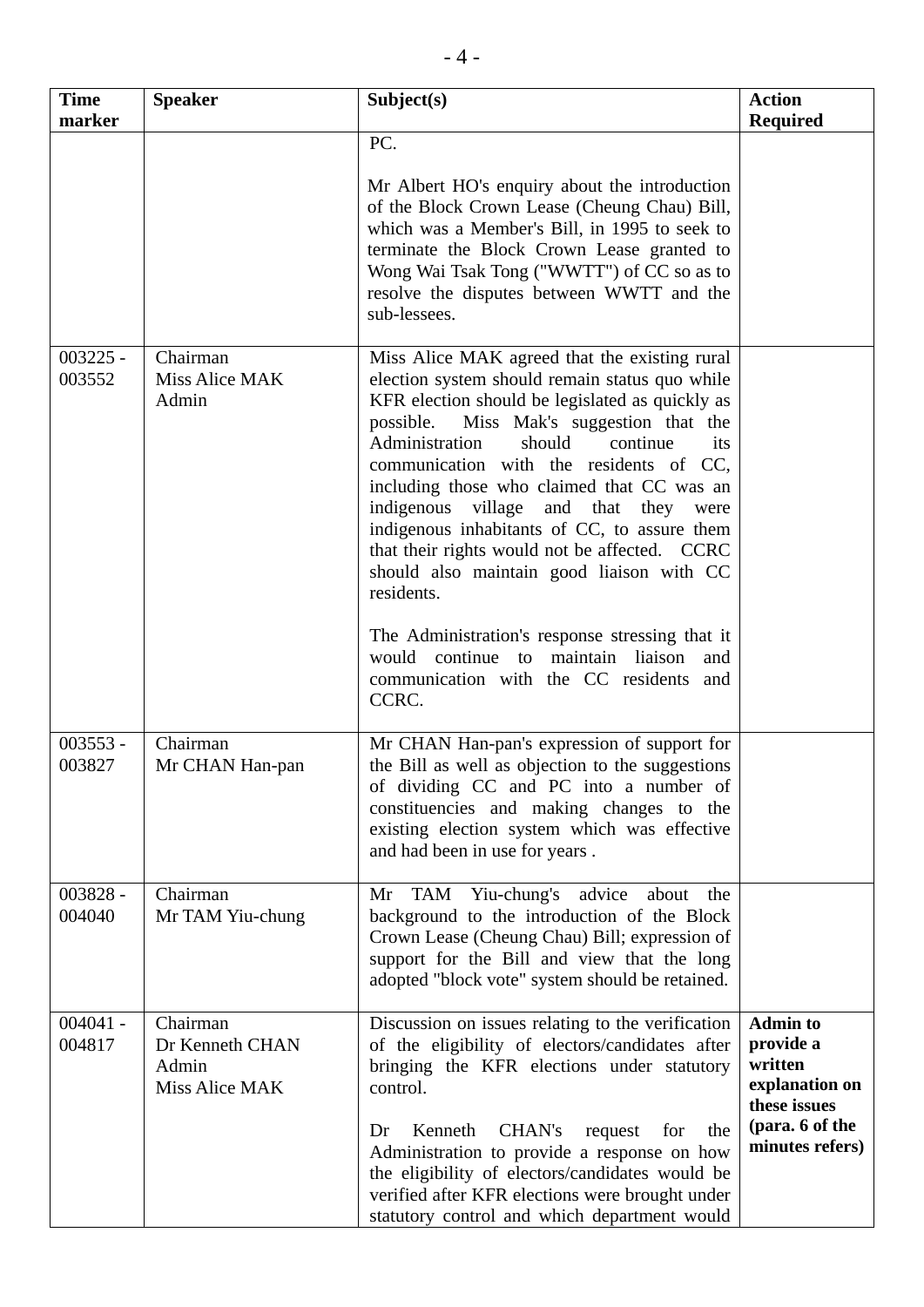| <b>Time</b><br>marker | <b>Speaker</b>                            | Subject(s)                                                                                                                                                                                                                                                                                                                                                                                                                                                                                                                              | <b>Action</b><br><b>Required</b> |
|-----------------------|-------------------------------------------|-----------------------------------------------------------------------------------------------------------------------------------------------------------------------------------------------------------------------------------------------------------------------------------------------------------------------------------------------------------------------------------------------------------------------------------------------------------------------------------------------------------------------------------------|----------------------------------|
|                       |                                           | be responsible for the verification of the<br>eligibility and registration particulars<br>of<br>electors/candidates as well as enforcement of<br>the eligibility criteria.                                                                                                                                                                                                                                                                                                                                                              |                                  |
| $004818 -$<br>005807  | Chairman<br>Mr Albert HO<br>Admin<br>ALA3 | Mr Albert HO's reiteration of his views over the<br>election system proposed in the Bill.<br>Mr Albert HO took note of the Report of the<br>Bills Committee on the Village Representative<br>Election<br>Legislation<br>(Miscellaneous<br>Amendments) Bill 2009 ("the 2009 Amendment<br>Bill"), which contained information on the<br>deliberations on the reasons for inclusion of two<br>villages, including "Yuen Long Kau Hui", in the<br>Schedules to VREO for the purposes of holding<br>VR elections, as proposed under the 2009 |                                  |
|                       |                                           | Amendment Bill.<br>In response to Mr Albert HO's enquiry, ALA3's<br>advice of the<br>paper provided by<br>the<br>Administration to the Bills Committee on the<br>2009 Amendment Bill which set out the<br>Administration's grounds for not including CC<br>in the Schedules to VREO (LC Paper No.<br>$CB(2)2156/08-09(01)).$                                                                                                                                                                                                            |                                  |
|                       |                                           | The Administration's advice on the principles<br>for listing of indigenous villages - an<br>indigenous village should satisfy two principles<br>for inclusion in the Schedules to VREO, viz. the<br>relevant village should have been in existence<br>in 1898 and a VR system exclusively for<br>indigenous inhabitants should have been<br>established in the relevant village before 1999.                                                                                                                                            |                                  |
| 005808 -<br>005927    | Chairman<br>ALA3                          | Legal<br>Adviser's<br>Assistant<br>dated<br>letter<br>2 December 2013 to the Administration and the<br>Administration's reply dated 13 December 2013<br>to Assistant Legal Adviser (LC Paper Nos.<br>$CB(2)575/13-14(02)$ and (03)).<br>As regards the claim by certain CC residents<br>that there were indigenous villages on CC,<br>ALA3 noted that these residents and the<br>Administration relied on different documents.                                                                                                          |                                  |
|                       | Clause-by-clause examination of the Bill  |                                                                                                                                                                                                                                                                                                                                                                                                                                                                                                                                         |                                  |
| $005928 -$<br>011042  | Chairman<br>Admin                         | Clause-by-clause examination of the Bill, with<br>the aid of the marked-up copy of the relevant                                                                                                                                                                                                                                                                                                                                                                                                                                         |                                  |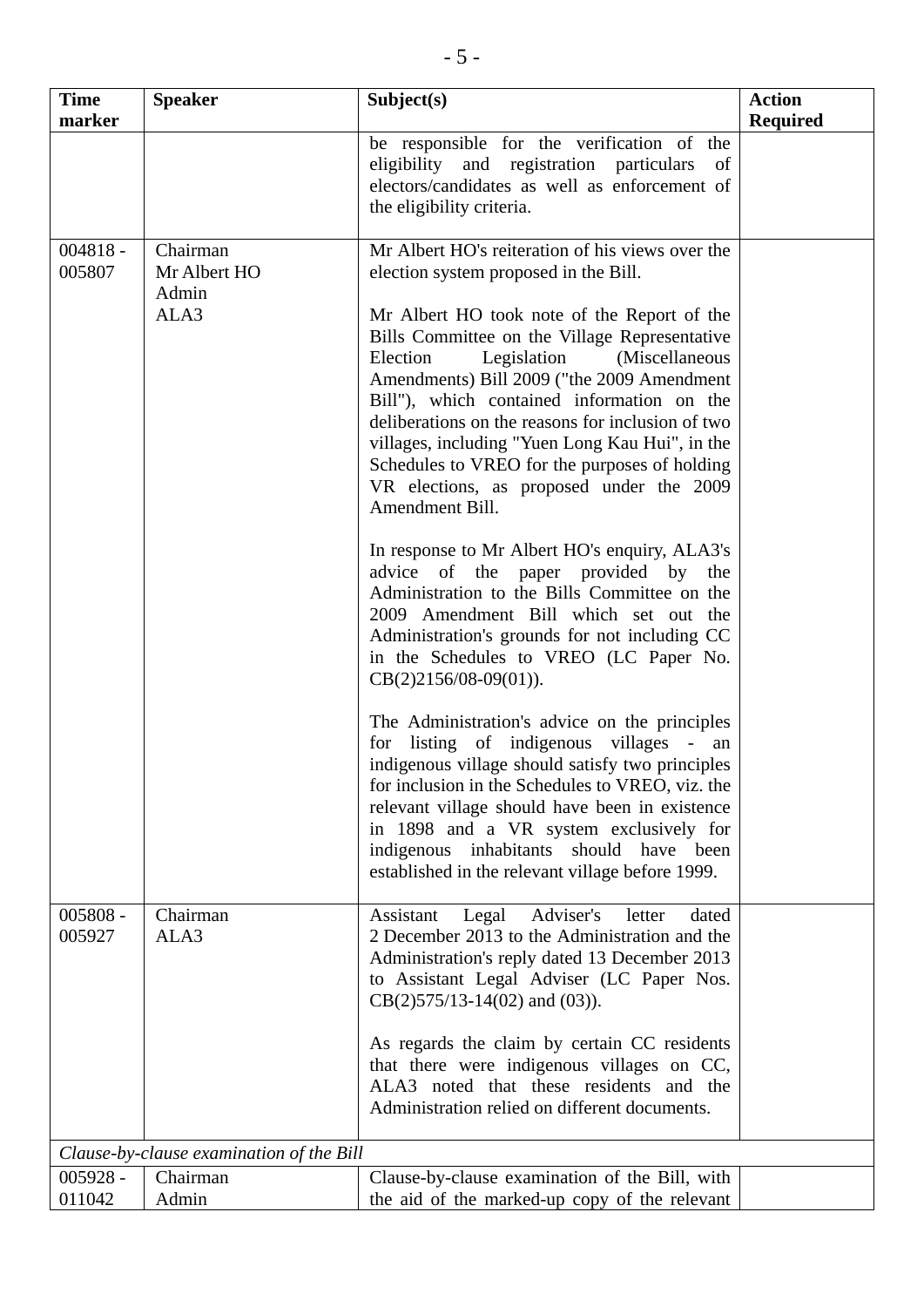| <b>Time</b><br>marker | <b>Speaker</b>                                | Subject(s)                                                                                                                                                                                                                                                                                                                                                                                                         | <b>Action</b><br><b>Required</b>                                                                                |
|-----------------------|-----------------------------------------------|--------------------------------------------------------------------------------------------------------------------------------------------------------------------------------------------------------------------------------------------------------------------------------------------------------------------------------------------------------------------------------------------------------------------|-----------------------------------------------------------------------------------------------------------------|
|                       | Mr LEUNG Che-cheung<br>Mr YIU Si-wing<br>ALA3 | provisions to be amended by the Bill prepared<br>by the Legal Service Division (LC Paper No.<br>$CB(3)404/13-14(02))$                                                                                                                                                                                                                                                                                              |                                                                                                                 |
|                       |                                               | Part 1 - clauses 1 and 2                                                                                                                                                                                                                                                                                                                                                                                           |                                                                                                                 |
|                       |                                               | Clause 1 which set out the short title of the Bill;<br>the Administration's response to HYK's view<br>and concern over the short title as set out in its<br>submission<br>(LC Paper No.<br>CB(2)575/<br>$13-14(08)$ .                                                                                                                                                                                              |                                                                                                                 |
|                       |                                               | Part 2 - Proposed amendments to VREO                                                                                                                                                                                                                                                                                                                                                                               |                                                                                                                 |
|                       |                                               | Clauses 3 and 4                                                                                                                                                                                                                                                                                                                                                                                                    |                                                                                                                 |
|                       |                                               | As regards clause 4, the Administration's advice<br>that the terms VRs, Indigenous Inhabitant<br>Representatives<br>("IIRS")<br>and<br>Resident<br>Representatives ("RRs") would be retained in<br>VREO and the number of Indigenous Villages<br>and Existing Villages, the number of IIR seats<br>and RR seats as well as the election system, etc.<br>stipulated in the existing VREO would remain<br>unchanged. |                                                                                                                 |
|                       |                                               | Clause $4(3)$ - the use of two different Chinese<br>renditions in the proposed definition of "rural"<br>ordinary election" (i.e. "職位出缺") and<br>section $7(2)(b)$ or $(3)(b)$ of VREO (i.e. "離任")<br>for the English expression "the office is<br>vacated".                                                                                                                                                        |                                                                                                                 |
| $011043 -$<br>012755  | Chairman<br>Admin                             | Clauses 5 to 18                                                                                                                                                                                                                                                                                                                                                                                                    |                                                                                                                 |
|                       | Mr MA Fung-kwok<br>ALA3                       | Mr MA Fung-kwok's enquiry on the eligibility<br>criteria for registration as an elector and<br>nomination as a candidate for a KFR election<br>and the enforcement of the eligibility criteria.                                                                                                                                                                                                                    | <b>Admin to</b><br>provide a<br>written<br>explanation on<br>these issues<br>(para. 6 of the<br>minutes refers) |
|                       |                                               | Clause 8 - the Administration was requested to<br>consider reviewing the use<br>of different<br>renditions in the Chinese text in the proposed<br>new section 15(3A) of the VREO (to be added<br>by clause 8(1)) (i.e. "不得因而令有權" for<br>the English expression "is not, because of,<br>entitled") and in the existing section 15(3) (i.e.                                                                          | <b>Admin to</b><br>consider and<br>provide a<br>response<br>(para. $7(a)$ of<br>the minutes<br>refers)          |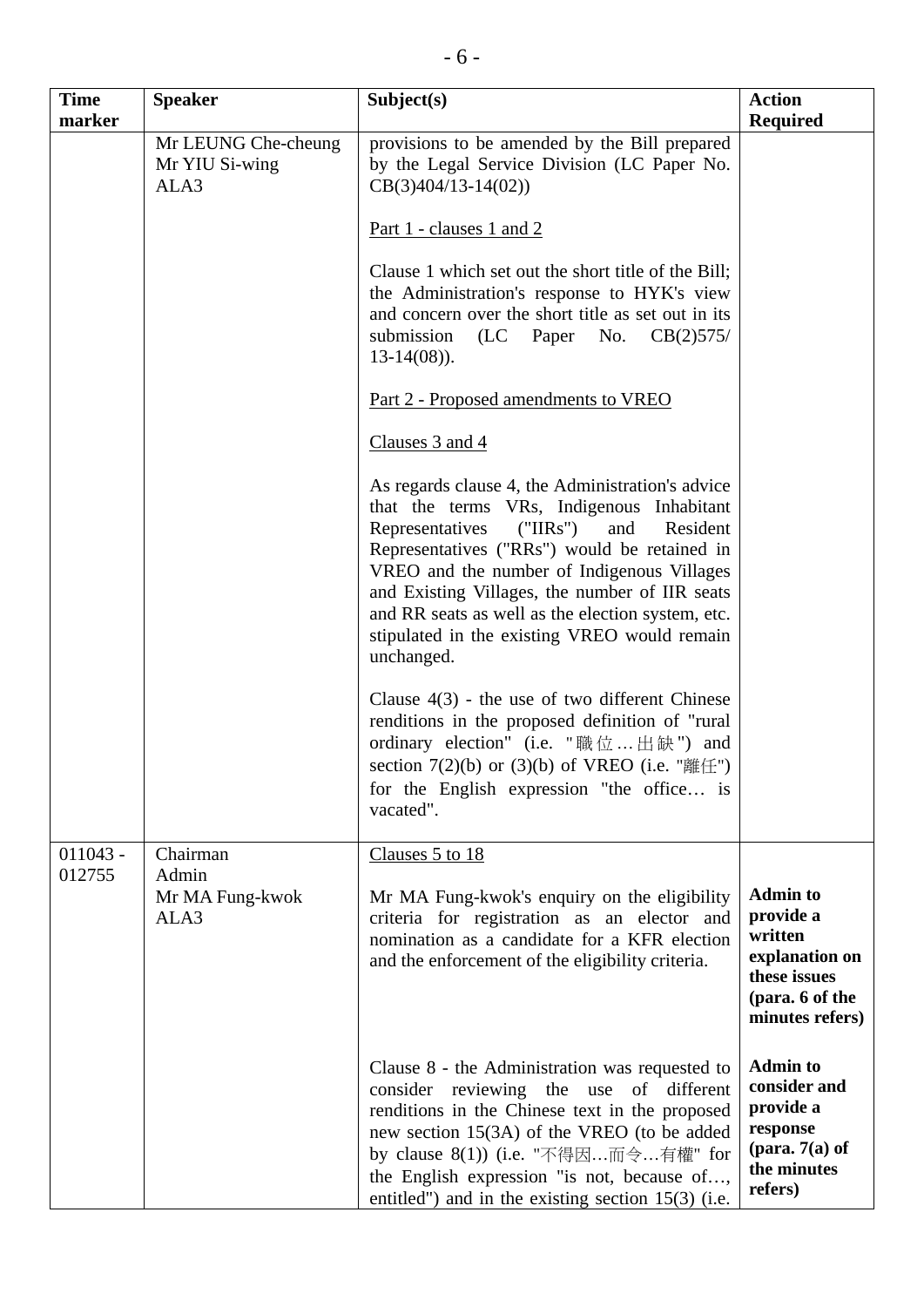| <b>Time</b><br>marker | <b>Speaker</b>                              | Subject(s)                                                                                                                                                                                                                                                                                                                                                                                                                                                                                              | <b>Action</b><br><b>Required</b>                                                                                        |
|-----------------------|---------------------------------------------|---------------------------------------------------------------------------------------------------------------------------------------------------------------------------------------------------------------------------------------------------------------------------------------------------------------------------------------------------------------------------------------------------------------------------------------------------------------------------------------------------------|-------------------------------------------------------------------------------------------------------------------------|
|                       |                                             | "無權憑藉而有權" for the expression "is not,<br>by virtue of , entitled"), to ensure consistency<br>within the same section.                                                                                                                                                                                                                                                                                                                                                                                   |                                                                                                                         |
|                       |                                             | Clause 9 - the Administration's response to<br>ALA3's suggestion that "只有" should similarly<br>be added to the existing section $22(1)$ and (2) to<br>achieve consistency with the proposed section<br>$22(2A)$ (to be added by clause 9) to reflect the<br>reference "only if".                                                                                                                                                                                                                        |                                                                                                                         |
| $012756 -$<br>013949  | Chairman<br>ALA3<br>Admin<br>Mr YIU Si-wing | Part 3 - Proposed amendments to the Electoral<br>Affairs Commission (Registration of Electors)<br>(Village Representative Election) Regulation<br>(Cap. 541 sub. leg. K) ("the Village<br>Representative Election Regulation")<br>Clauses 19 to 27                                                                                                                                                                                                                                                      |                                                                                                                         |
|                       |                                             | The Administration was requested to consider<br>whether it should take the opportunity to also<br>amend the existing sections $11(1)(a)$ and (b), 13,<br>14, 15, 16(3) and (4), and 18(1) to (5) if "須"<br>was preferred to "必須" in the proposed new<br>sections $11(1)(c)$ , 14A, $15(2A)$ , 17(2) and<br>18(4A) of the Village Representative Election<br>Regulation (i.e. clauses 22(3), 23, 24(1), 26(2)<br>and 27(1) respectively) where "must" was<br>rendered in the Chinese text as simply "須". | <b>Admin to</b><br>consider and<br>provide a<br>response<br>$(\text{para. } 7(b) \text{ of }$<br>the minutes<br>refers) |
|                       |                                             | The Administration was also requested to<br>review the use of different Chinese renditions<br>for the English expression "despite" in the<br>proposed new section $18(4A)(a)(ii)$ (to be added<br>by clause $27(1)$ (i.e. "即使") and in the existing<br>section $18(4)(a)(ii)$ (i.e. "縱使") to ensure<br>consistency within the same section.                                                                                                                                                             | <b>Admin to</b><br>consider and<br>provide a<br>response<br>(para. $7(c)$ of<br>the minutes<br>refers)                  |
| $013950 -$<br>014246  | Chairman<br>Admin                           | Part 3 - clauses 28 to 36                                                                                                                                                                                                                                                                                                                                                                                                                                                                               |                                                                                                                         |
| $014247 -$<br>014630  | Chairman<br>ALA3<br>Admin                   | Part 4 - Proposed amendments to Electoral<br>Procedure (Village Representative Election)<br>Regulation (Cap. 541 sub. leg. L) ("the<br><b>Electoral Procedure Regulation"</b> )                                                                                                                                                                                                                                                                                                                         |                                                                                                                         |
|                       |                                             | Clauses 37 to 40<br>Regarding clause 37(3) which sought to add,<br>among others, a new definition of "computer" to                                                                                                                                                                                                                                                                                                                                                                                      | <b>Admin to</b><br>consider and                                                                                         |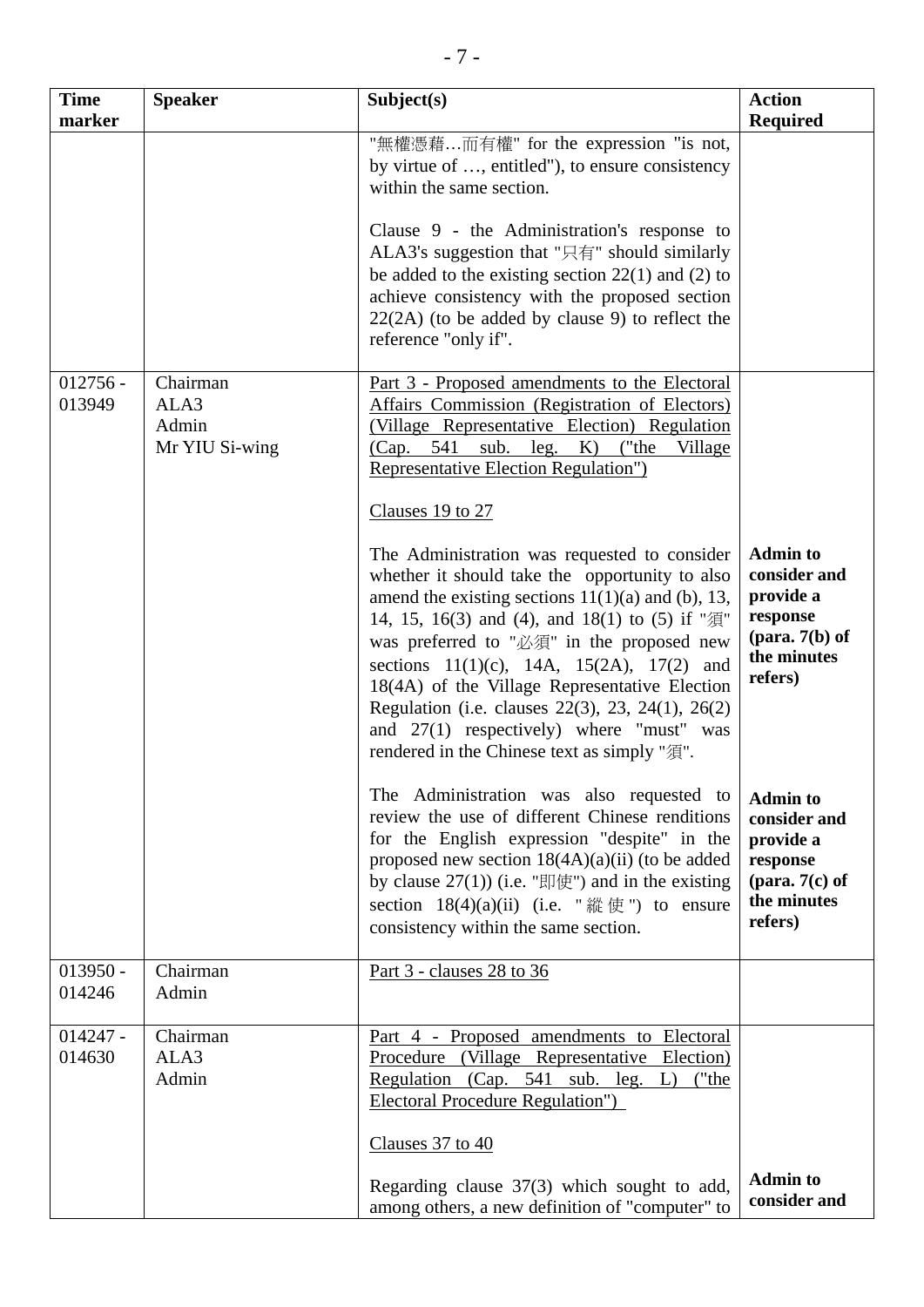| <b>Time</b><br>marker | <b>Speaker</b>                                                                  | Subject(s)                                                                                                                                                                                                                                                                                                                                                                                                                                                                                                                                                     | <b>Action</b><br><b>Required</b>                                                                       |
|-----------------------|---------------------------------------------------------------------------------|----------------------------------------------------------------------------------------------------------------------------------------------------------------------------------------------------------------------------------------------------------------------------------------------------------------------------------------------------------------------------------------------------------------------------------------------------------------------------------------------------------------------------------------------------------------|--------------------------------------------------------------------------------------------------------|
|                       |                                                                                 | of the Electoral<br>2(1)<br>Procedure<br>section<br>Regulation, it appeared from the Chinese text<br>that the phrase "designed and programmed to<br>count the votes cast at an election" was intended<br>to qualify both the "device" and the "computer<br>software" referred to in the proposed definition.<br>The Administration was requested to consider<br>whether "that is" should be amended to "that<br>are".                                                                                                                                          | provide a<br>response<br>$(\text{para. } 7(d) \text{ of }$<br>the minutes<br>refers)                   |
| $014631 -$<br>015614  | Chairman<br>Admin<br>ALA3                                                       | Part 4 - clauses 41 to 43<br>With reference to item $12(c)$ of Part 3 of<br>Schedule 2 to the Bill (page C1822) as an<br>example, the Administration was requested to<br>consider the view that the previous drafting<br>practice of making very specific reference to the<br>provisions where minor textual amendments<br>were to be made could achieve better clarity and<br>also to advise whether such a new drafting<br>practice would be adopted in other bills.                                                                                         | <b>Admin to</b><br>consider and<br>provide a<br>response<br>(para. $7(f)$ of<br>the minutes<br>refers) |
| $015615 -$<br>015800  | Chairman<br>Admin                                                               | Part 4 - clauses 44 to 46                                                                                                                                                                                                                                                                                                                                                                                                                                                                                                                                      |                                                                                                        |
| $015801 -$<br>020252  | Chairman<br>Admin<br>ALA3                                                       | Part 4 - clause 47<br>Regarding clause $47(3)$ , it was noted that the<br>proposed new section $45(4)(d)$ of the Electoral<br>Procedure Regulation used the gender-neutral<br>expression "the person" ("該人") in lieu of "he"<br>("他") which continued to be used in the<br>existing section $45(4)(a)$ to<br>The<br>$(c)$ .<br>Administration was requested to consider<br>whether the references to "he" (" $\#$ ") in section<br>$45(4)(a)$ to (c) should be consequentially<br>amended to "the person" ("該人") to achieve<br>consistency within the section. | <b>Admin to</b><br>consider and<br>provide a<br>response<br>(para. $7(e)$ of<br>the minutes<br>refers) |
| $020253 -$<br>021128  | Chairman<br>Admin<br>Mr YIU Si-wing<br>Mr TAM Yiu-chung<br>Mr Albert HO<br>ALA3 | The Chairman extended the meeting by<br>15 minutes.<br>Mr<br>Albert<br>HO's<br>enquiry<br>and<br>the<br>Administration's response on<br>the voting<br>arrangement, specifically the number of KFRs<br>to be returned for the two Market Towns at the<br>election concerned (i.e. a maximum of 39 for<br>CC and 17 for PC).                                                                                                                                                                                                                                     |                                                                                                        |